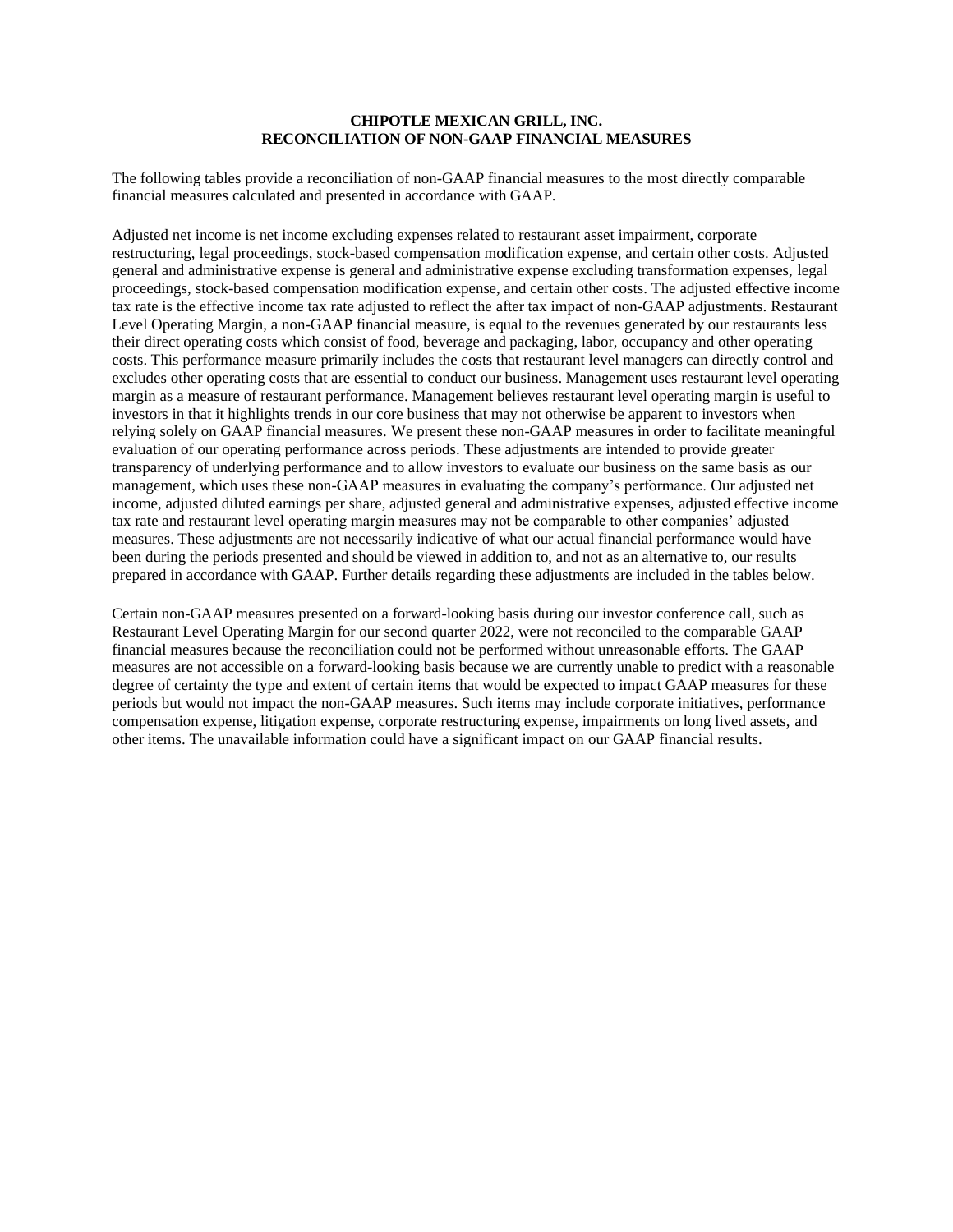# **Adjusted Net Income and Adjusted Diluted Earnings per Share (in thousands, except per share amounts)**

**(unaudited)**

|                                                                                | Three months ended<br>March 31, |         |                           |         |
|--------------------------------------------------------------------------------|---------------------------------|---------|---------------------------|---------|
|                                                                                |                                 | 2022    |                           | 2021    |
| Net income                                                                     | \$                              | 158,294 | $\mathcal{S}$             | 127,101 |
| Non-GAAP adjustments:                                                          |                                 |         |                           |         |
| <b>Restaurant costs:</b>                                                       |                                 |         |                           |         |
| Operating lease asset impairment and other restaurant costs <sup>(1)</sup>     |                                 | 731     |                           | 2,299   |
| Duplicate rent expense $^{(2)}$                                                |                                 |         |                           | 56      |
| Corporate Restructuring:                                                       |                                 |         |                           |         |
| Operating lease asset impairment and other office closure costs <sup>(3)</sup> |                                 |         |                           | 332     |
| Duplicate rent expense $^{(2)}$                                                |                                 | 1,166   |                           | 1,344   |
| Employee related restructuring $costs^{(4)}$                                   |                                 |         |                           | 153     |
| Legal proceedings $(5)$                                                        |                                 | (1,000) |                           |         |
| Stock-based compensation modification expense <sup>(6)</sup>                   |                                 | 2,756   |                           | 24,366  |
| Total non-GAAP adjustments                                                     | \$                              | 3,653   | $\mathcal{S}$             | 28,550  |
| Tax effect of non-GAAP adjustments above $(7)$                                 |                                 | (554)   |                           | (2,518) |
| After tax impact of non-GAAP adjustments                                       | \$                              | 3,099   | $\boldsymbol{\mathsf{S}}$ | 26,032  |
| Adjusted net income                                                            | \$                              | 161,393 | $\mathcal{S}$             | 153,133 |
|                                                                                |                                 |         |                           |         |
| Diluted weighted-average number of common shares outstanding                   |                                 | 28,301  |                           | 28,582  |
| Diluted earnings per share                                                     | \$                              | 5.59    | <sup>\$</sup>             | 4.45    |
| Adjusted diluted earnings per share                                            | \$                              | 5.70    | <sup>\$</sup>             | 5.36    |
|                                                                                |                                 |         |                           |         |

(1) Impairment charges and other expenses for restaurants due to closures, relocations, or underperformance

(2) Duplicate rent expense for the corporate headquarter relocation and office consolidation announced in May 2018 and rent expense for closed restaurants announced in June 2018.

(3) Asset impairment charges and other closure expenses for the corporate headquarter relocation and office consolidation announced in May 2018.

(4) Costs for recruitment, relocation costs, third party and other employee-related costs.

(5) Decrease to accrual for a legal proceeding that was included as a previous non-GAAP adjustment.

(6) Charges for a COVID-19 related modification made in December 2020 to our 2018 performance shares.

(7) Adjustments relate to the tax effect of non-GAAP adjustments, which were determined based on the nature of the underlying non-GAAP adjustments and their relevant jurisdictional tax rates.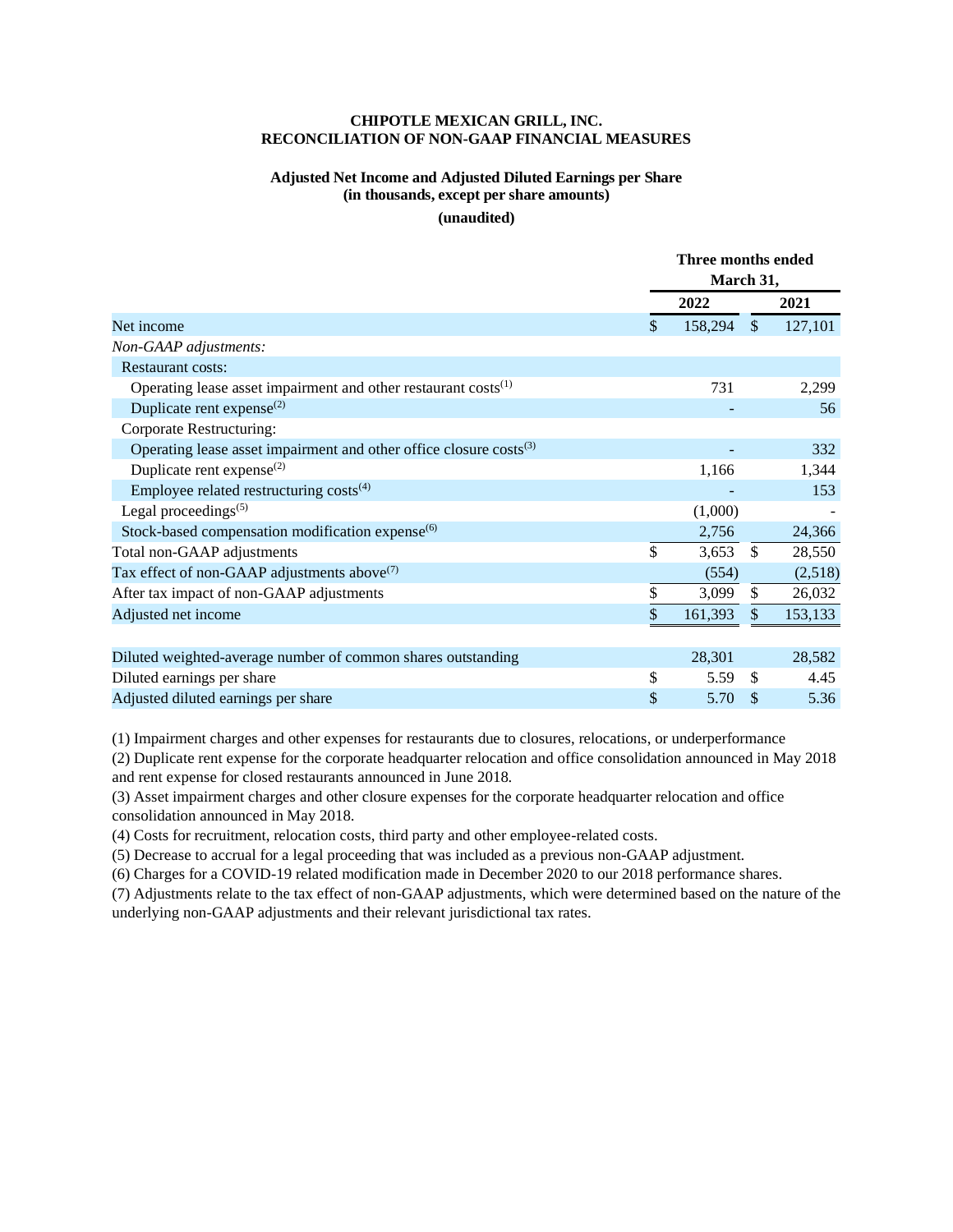# **Adjusted General and Administrative Expenses (in thousands)**

**(unaudited)**

|                                                     |  | Three months ended<br>March 31, |    |           |  |
|-----------------------------------------------------|--|---------------------------------|----|-----------|--|
|                                                     |  |                                 |    |           |  |
|                                                     |  | 2022                            |    | 2021      |  |
| General and administrative expenses                 |  | 147,402                         | -S | 155,103   |  |
| Non-GAAP adjustments:                               |  |                                 |    |           |  |
| Transformation expenses $^{(1)}$                    |  | (1,166)                         |    | (1,553)   |  |
| Legal proceedings $(2)$                             |  | 1,000                           |    |           |  |
| Stock-based compensation modification expense $(3)$ |  | (2,756)                         |    | (24, 366) |  |
| Total non-GAAP adjustments                          |  | (2,922)                         |    | (25,919)  |  |
| Adjusted general and administrative expenses        |  | 144,480                         |    | 129,184   |  |

(1) Duplicate rent expense for office and restaurant closures announced in June 2018 due to the corporate restructuring and underperformance of \$1,166 and \$1,400 for the three months ended March 31, 2022 and March 31, 2021, respectively; and employee related restructuring costs of \$0 and \$153 for the three months ended March 31, 2022 and March 31, 2021, respectively.

(2) Decrease to accrual for a legal proceeding that was included as a previous non-GAAP adjustment.

(3) Charges for a COVID-19 related modification made in December 2020 to our 2018 performance shares.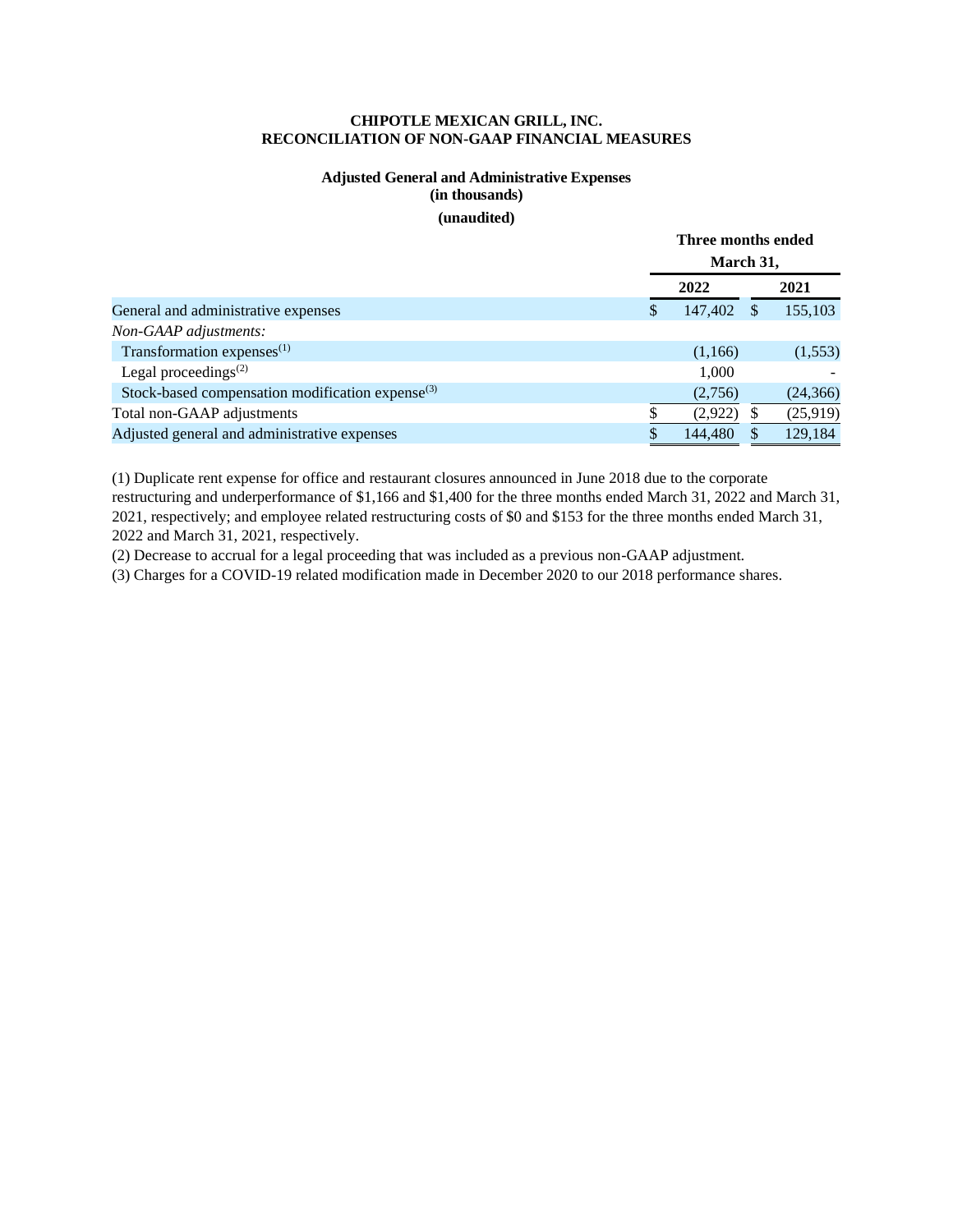# **Adjusted Effective Income Tax Rate**

**(unaudited)**

|                                                   |                          | Three months ended<br>March 31, |  |  |
|---------------------------------------------------|--------------------------|---------------------------------|--|--|
|                                                   | 2022                     | 2021                            |  |  |
| Effective income tax rate                         | $16.7\%$                 | 20.2 %                          |  |  |
| Tax impact of non-GAAP adjustments <sup>(1)</sup> | $\overline{\phantom{a}}$ | (1.7)                           |  |  |
| Adjusted effective income tax rate                | $16.7\%$                 | 18.5 %                          |  |  |

(1) Adjustments relate to the tax effect of non-GAAP adjustments, which were determined based on the nature of the underlying non-GAAP adjustments and their relevant jurisdictional tax rates.